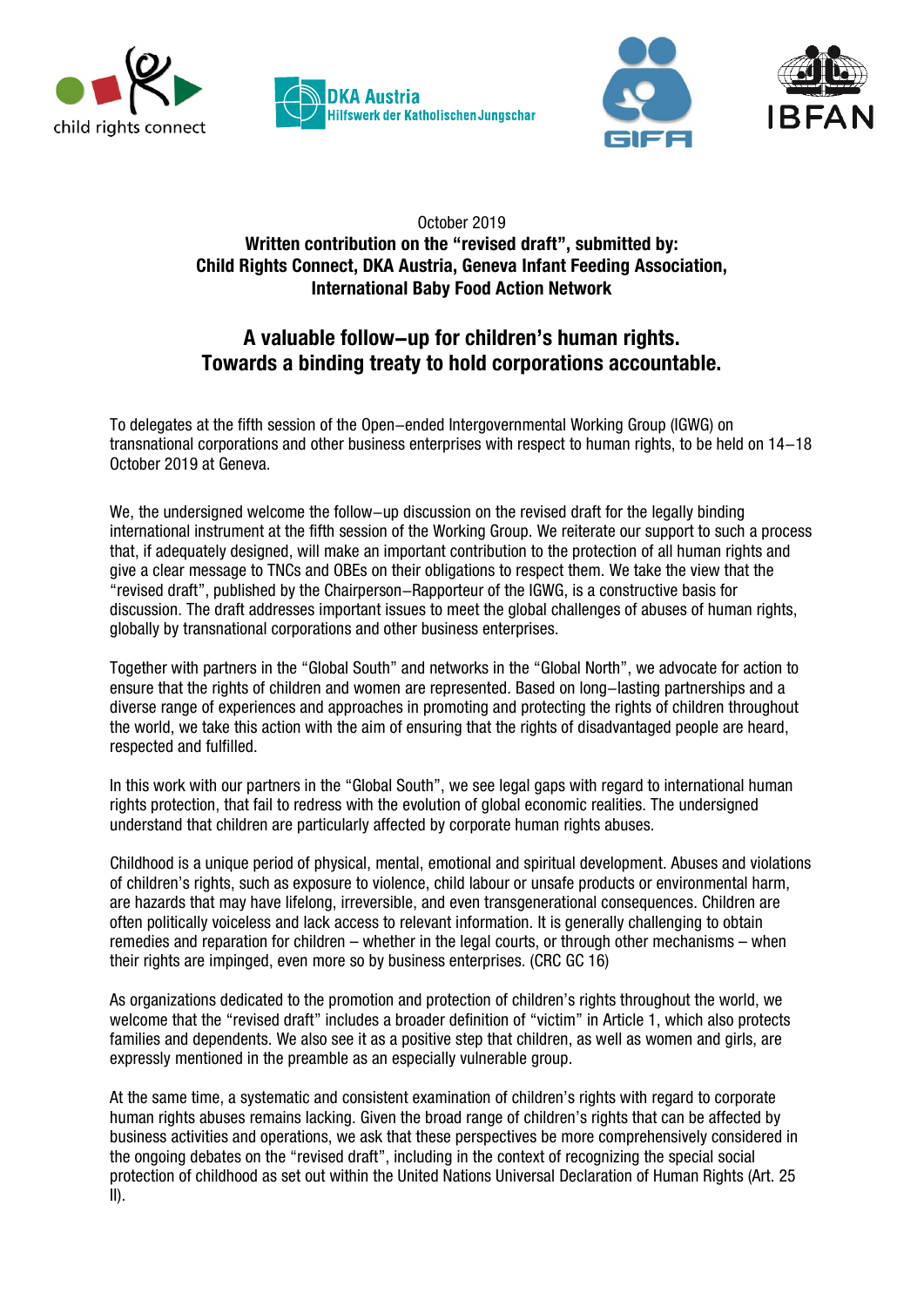## **The undersigned identify the need for improvements in the following areas:**

- **1.** Interpretation (preamble): We welcome the fact that the "revised draft" now highlights in the preamble the disproportionate impact of corporate human rights abuses on children. In order to explicitly direct the interpretation to children's rights, and recognize the particular impact of corporate human rights abuses on children, we suggest explicit reference to the Convention on the Rights of the Child and, in particular, reference to General Comment No14, 15 and 16 of the UN Committee on the Rights of the Child, as well as the work of the OECD and ILO in this regard. Additionally, we believe ILO Convention 183 on Maternity Protection should be mentioned, alongside ILO Convention 190. This ILO instrument is absolutely relevant in any context where the relationship between business and workers' rights is entailed.
- **2.** Collective complaints (article 4 (5)): Especially for children and adolescents, there are far-reaching social, economic and legal barriers for their ability to seek redress for violation or abuse of their rights. They are faced with a lack of legal knowledge and enforcement, dependency on legal representatives for litigation, and a generally disproportionate impact of corporate human rights' abuses. For the removal of major obstacles for children as victims of human rights violations by business activities in their access to justice, including remedial action, an improvement to the possibility of collective complaints, such as class actions and public interest litigation (CRC GC 16, no 68), should be integrated in the elaboration of the "revised draft". Collective complaints are one important measure to ensure comprehensive legal protection, fair procedure and an equality of the parties; thus, the "revised draft" should call for States to provide collective redress mechanisms in cases of business-related human rights abuses, with clearly expressed criteria on how they can be used, including by children (OHCHR Accountability and Remedy Project Part I, Policy Objective 15.3, A/HRC/32/19 (2016)).
- **3.** Child-rights' due diligence (article 5): We welcome amendments in the "revised draft" and the adoption of Human Rights' Due Diligence, as envisaged by the United Nations Guiding Principles on Business and Human Rights. However, we suggest that the standards set in the "revised draft" are further strengthened based on the UNGPs and children specific protection needs. Additionally, it is important to recognize that a child-rights' due diligence must be actually ensured. The general notion of Human Rights' Due Diligence needs further development in sector- and country-specific ways. Here the ongoing work of the OECD can be used.
- **4.** Legal liability (article 6):
	- a. We recognize the improvement in the "revised draft" with regard to legal liability. At the same time, article 6 needs clarification with regard to children's rights. The link between the Human Rights Due Diligence procedure in article 5 and potential legal liability in article 6 remain to be clarified.
	- b. On the other hand, it should be made clear that the list of crimes in article 6 (6) is demonstrative and not complete. In particular, serious violations of children's rights, such as exploitative and hazardous child labour, should be included as criminal offences (ILO Convention 182, art. 3).
	- c. It should be ensured that all damages caused by business activities be included in the binding treaty. Appropriate remedial measures, wherever rights are found to have been violated, should be available. This includes compensation, measures to promote physical and psychosocial recovery, rehabilitation and reintegration. In the case of damages with negative impacts in the future the protection of the rights of children and future generations have to be ensured. In the context of environmental harm, children may face additional barriers to access to justice. For example, they and their representatives may lack information about the effects of particular harms or the harms may manifest only years after exposure. This may make it difficult or impossible for those affected to have standing to make a case, meet applicable limitations periods or discharge applicable burdens of proof. The example of environmental pollution with serious consequences on the development of children shows the need for immediate as well as future legal protective mechanisms. In the case of harmful marketing by the baby-food industry, this can have long lasting effects on a child's health such as life-long non-communicable diseases, or worse, premature death.